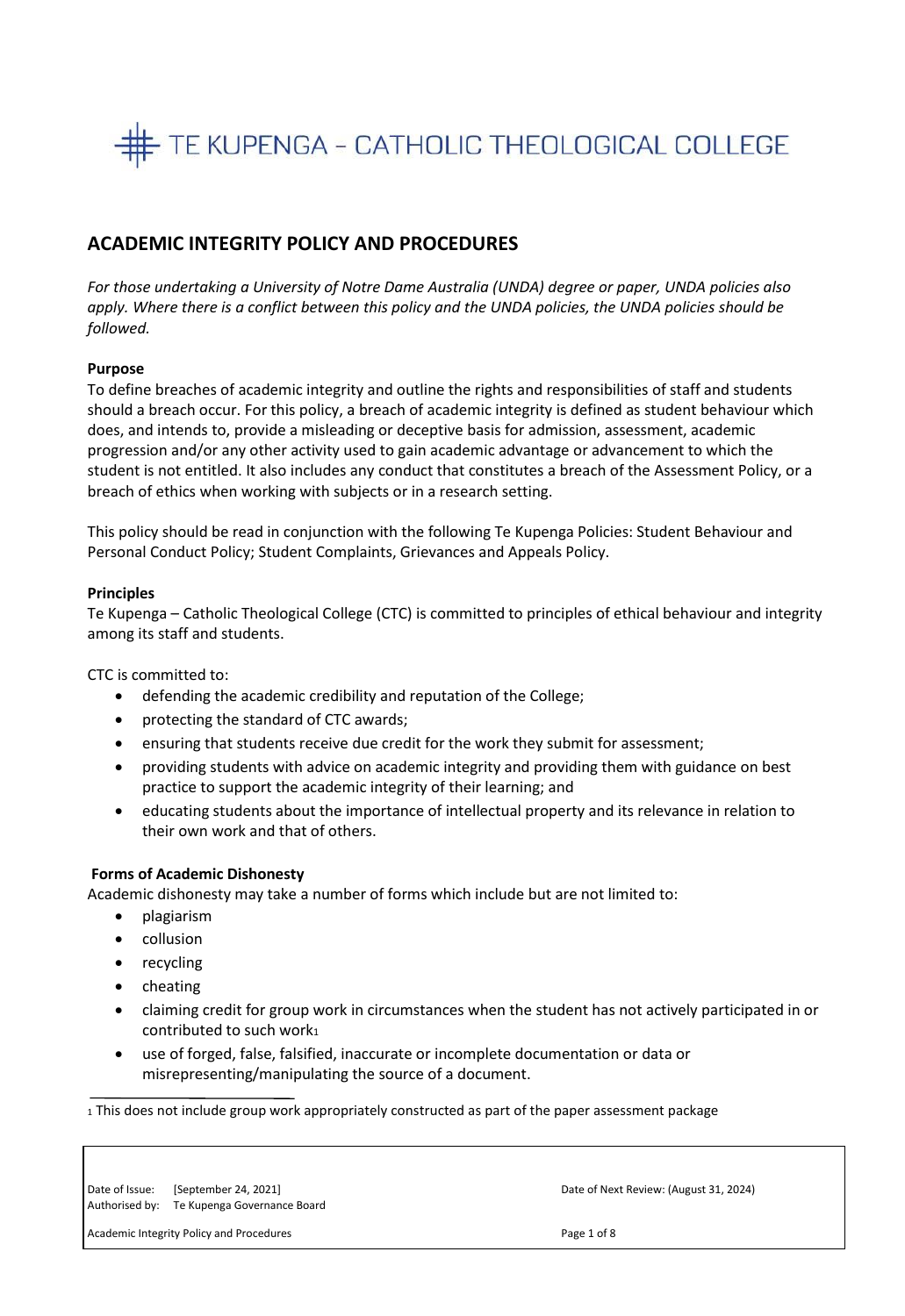# *1. Plagiarism*

Plagiarism occurs when a student presents as his/her own work the thoughts, ideas, findings or work which he/she knows to be the work of another person, persons, or entity, without attributing appropriate academic acknowledgement to the author or the source. Plagiarism in any form is unacceptable.

Materials plagiarised may include any printed, electronic or audio-visual material, including digital material, drawings, designs, experiment results or conclusions, statistical data, computer programs or other creative work.

Examples of plagiarism, whether by individuals or in group work, can include:

- copying ideas, concepts, research data, images, sound or text significantly or entirely from another source such as a published article, text, computer program, internet source, another student's work or draft work, and presenting it as the student's own work;
- presenting an assessment task that is constructed of segments drawn from one or a number of sources without attribution of the source, linked by comments produced by the student;
- summarising another person's work without acknowledging the source; failing to acknowledge the use of books, articles, internet or other sources; failure to accurately reference direct quotations from another work; failure to acknowledge ideas/arguments that depend on the work of another person;
- citing texts or acknowledging 'secondary' sources which the student has not read, submitting a paper and/or material substantially the same as another student even where there was legitimate cooperation and collaborative preparatory work; claiming credit for the work of the group without actively participating or contributing to such work; acquiring or commissioning a piece of work and representing it as their own and/or their group's own work.<sup>2</sup>

# *2. Collusion*

Collusion occurs where a student undertakes unauthorised collaboration with others and presents, as his/her own, that which is in full or in part the work of one or more persons. Collusion does not apply to assessment tasks submitted in accordance with group work guidelines provided by the Lecturer. Any other circumstances in which a student allows another student to copy his/her work for the purposes of assessment, or where students work together to submit identical work or work with large components of commonality, amounts to collusion.

Encouraging or assisting another person to commit plagiarism is a form of collusion and may attract the same penalties which apply to plagiarism.

# *3. Recycling*

A student may not, without the prior written approval of the lecturer, submit for assessment work which is the same or substantially the same as work being submitted, or which has previously been counted towards the completion of another paper undertaken for credit towards any qualification, whether at this College or elsewhere. Where the lecturer approves

Date of Issue: [September 24, 2021] Date of Next Review: (August 31, 2024) Authorised by: Te Kupenga Governance Board

Academic Integrity Policy and Procedures **Page 2 of 8** and 2 of 8

<sup>2</sup> This particularly applies to work purchased from another student, or online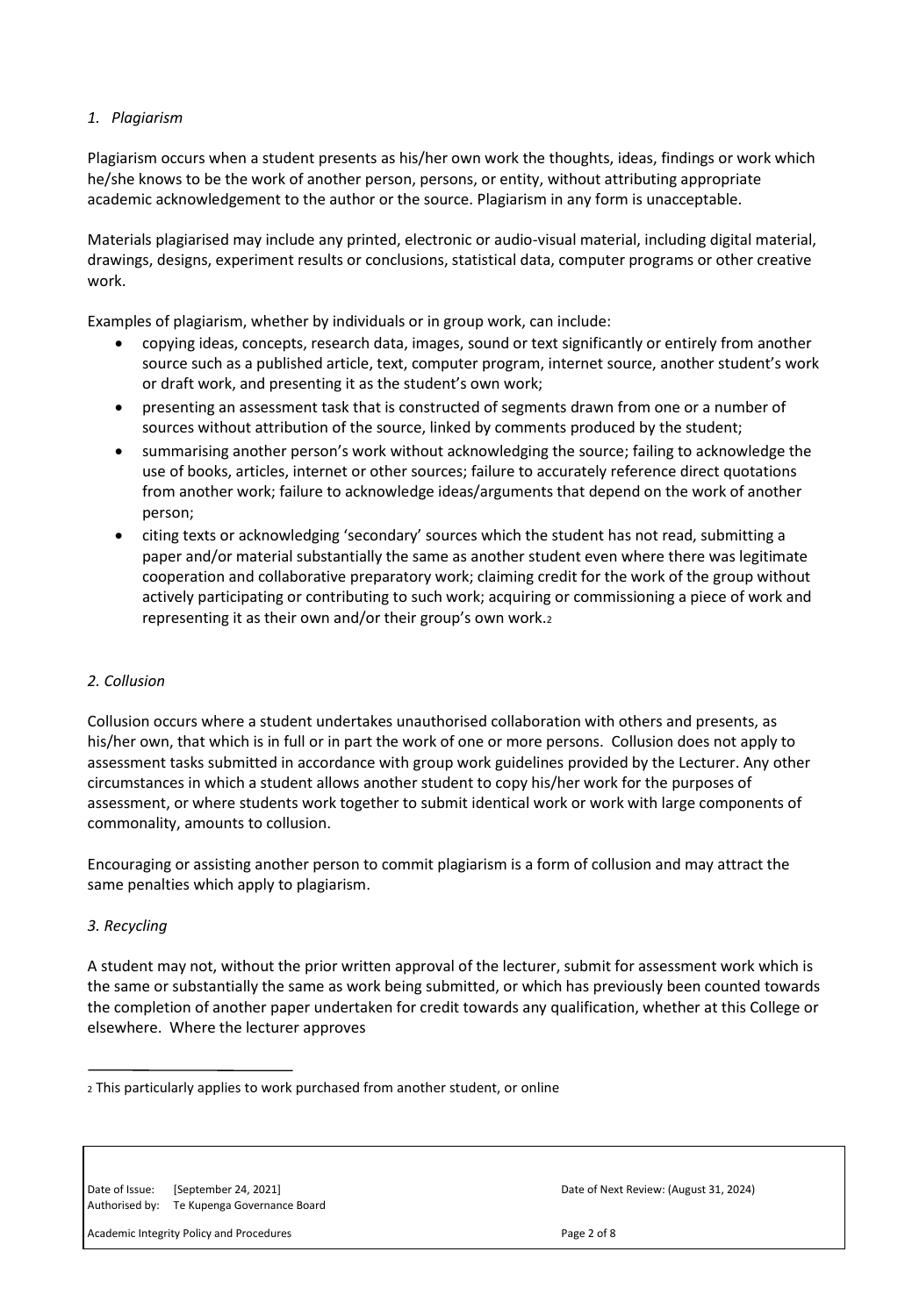the resubmitting of work, the source of the work must be acknowledged. The same principles and procedures apply to recycling as apply to plagiarism.

# *4. Cheating*

A student must not:

1. cheat or attempt to cheat in any examination or other assessment task; nor must they directly or indirectly assist another student to cheat;

2. read or assist others to read and/or copy another student's work or materials during an examination or assessment task;

3. use without approval any electronic device to receive or send data, or communicate with others during an examination;

4. improperly obtain prior knowledge of an examination paper or other assessment task;

5. impersonate another person, or allow others to impersonate them, in connection with any examination/assessment task

None of the above regulations prevents legitimate assistance as part of the College's support for students with disabilities or alternate exam arrangements, when approved by the College in writing as per the Assessment Policy.

Online assessment tasks and examinations are subject to the specific instructions of the Lecturer, but the principles above regarding the unauthorised use of any assistance apply: no person other than the bona fide student may undertake an online assessment or examination.

# *5. Use of forged, false, falsified or incomplete documents*

A student must not create or use, in connection with any activity within or connected with his/her application for, enrolment or re-enrolment, assessment or progression in a paper, or for any other purpose, forged, false or falsified documentation or data, or create or use documentation or data which the student knows to be inaccurate or incomplete. A student must not fail to disclose any information or matter where there is a duty to disclose such information or matter.

# **Academic integrity in research or pastoral placement**

Breaches of academic integrity in research or pastoral placement includes:

- fabricating data;
- omitting reference to relevant published works of others for the purpose of implying personal discovery of new information or original analysis of data;
- attributing work to others who have not in fact contributed to the research;
- stating or presenting a relevant or significant falsehood or omitting information or data so as to distort what is presented;
- failure to gain appropriate approval to conduct research or do a pastoral placement;
- failing to observe the terms of an ethics approval or terms of placement;
- misuse of personal information obtained;
- making use of any information in breach of any duty of confidentiality associated therewith; or
- taking or damaging any research-related property of another person or body without authorisation. This may include, but is not limited to, writings, manuscripts, data, hardware, software or any other substance or device used or produced in the conduct of research.

Date of Issue: [September 24, 2021] Date of Next Review: (August 31, 2024) Authorised by: Te Kupenga Governance Board

Academic Integrity Policy and Procedures **Page 3 of 8** Page 3 of 8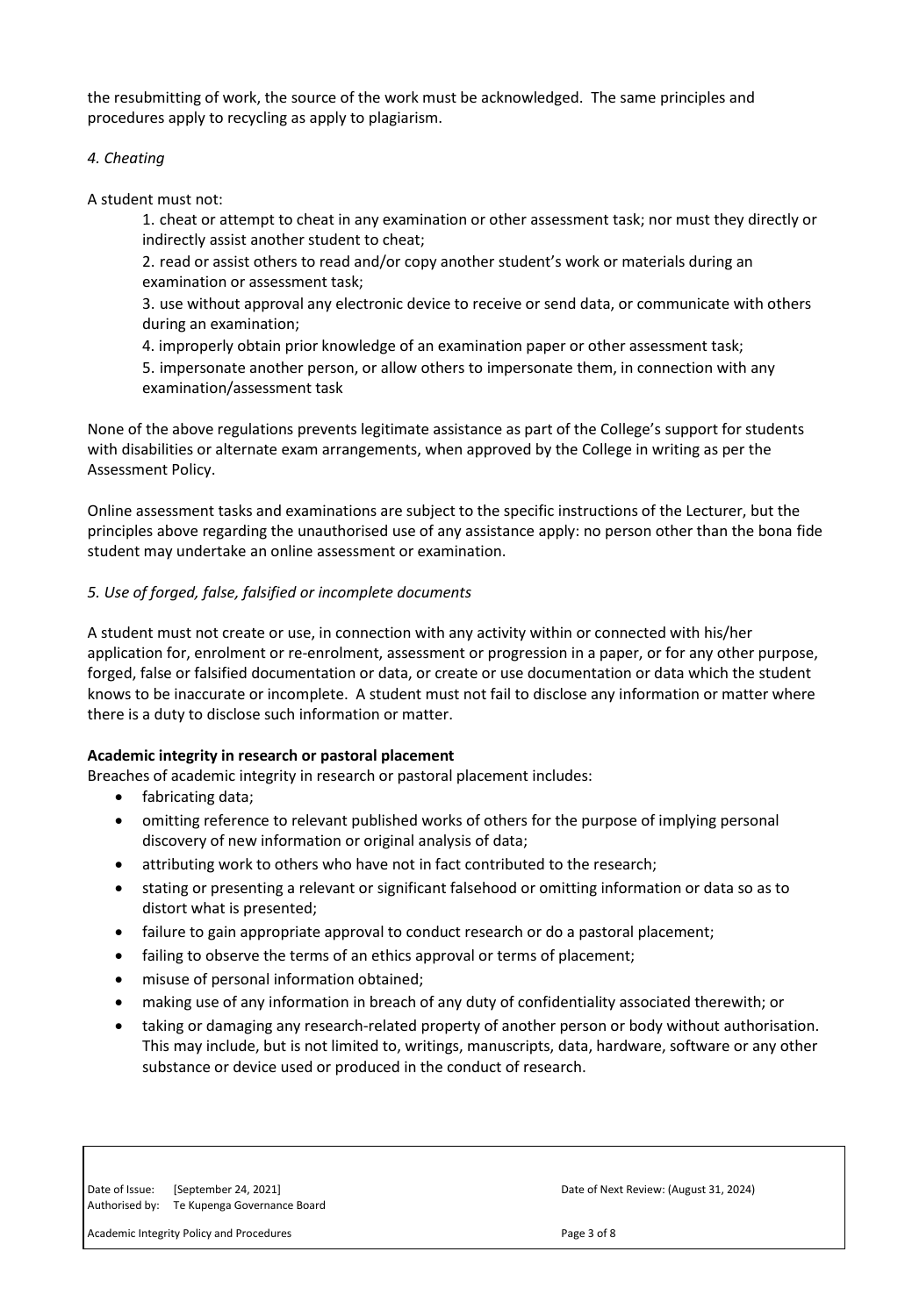#### **Rights and Responsibilities**

# *Te Kupenga - Catholic Theological College (CTC)*

The Governance Board will:

1. establish and maintain appropriate procedures to oversee and monitor the implementation of CTC's policy and procedures on academic integrity;

### The Dean and Assistant Deans will:

1. ensure students have access to information on academic integrity and appropriate

referencing/citation systems, including through relevant CTC publications;

2. ensure that all academic staff are aware of the need to introduce and reinforce academic integrity and the professional and academic skills required at all paper levels;

3. ensure that all academic staff are aware of, and provide advice to students regarding, the available sources of assistance for students to develop their skills in academic writing and, in particular, preparation and presentation of assignments and other assessment tasks;

4. implement appropriate security practices for submission and return of assessment tasks;

5. maintain a Register of Breaches of Academic Integrity;

6. present a report to the Board of Studies on any breaches of academic integrity and subsequent handling of academic dishonesty.

#### Academic staff will:

1. ensure they are familiar with current policies and procedures with respect to academic integrity, and apply them consistently;

2. design their assessment tasks in accordance with the Assessment Policy

3. clearly explain the style guide and referencing/citation system required in the discipline and/or for different assessment tasks;

4. discuss with students (during the first few weeks of each study period) the importance of academic integrity and assist students to understand its meaning and practical application; 5. provide appropriate conditions for group work and make clear to students the distinction between group work, levels of legitimate co-operation and collaboration, and requirements for individual work;

6. be aware of and responsive to different cultural backgrounds of students, especially in relation to the use of the work of others and to academic literacy and writing skills;

7. provide students with early notification and fair warning if they believe any individual or group may be at risk of breaching academic integrity standards; and

8. consistently monitor students' work for possible breaches of academic integrity

# *Students*

Students have a right to:

1. have access to CTC's policies, procedures and relevant resources relating to academic integrity;

2. be provided with the style guide and referencing/citation system;

3. be provided with clear information on assessment requirements in each Paper Descriptor with particular attention to aspects involving individual and/or collective assessment;

4. be provided with clear guidelines relating to the level of co-operation and collaboration permitted within each assessment component and all aspects of group work, its operation, monitoring and

assessment;

Date of Issue: [September 24, 2021] **Date of Next Review: (August 31, 2024)** Authorised by: Te Kupenga Governance Board

Academic Integrity Policy and Procedures **Page 4 of 8** Page 4 of 8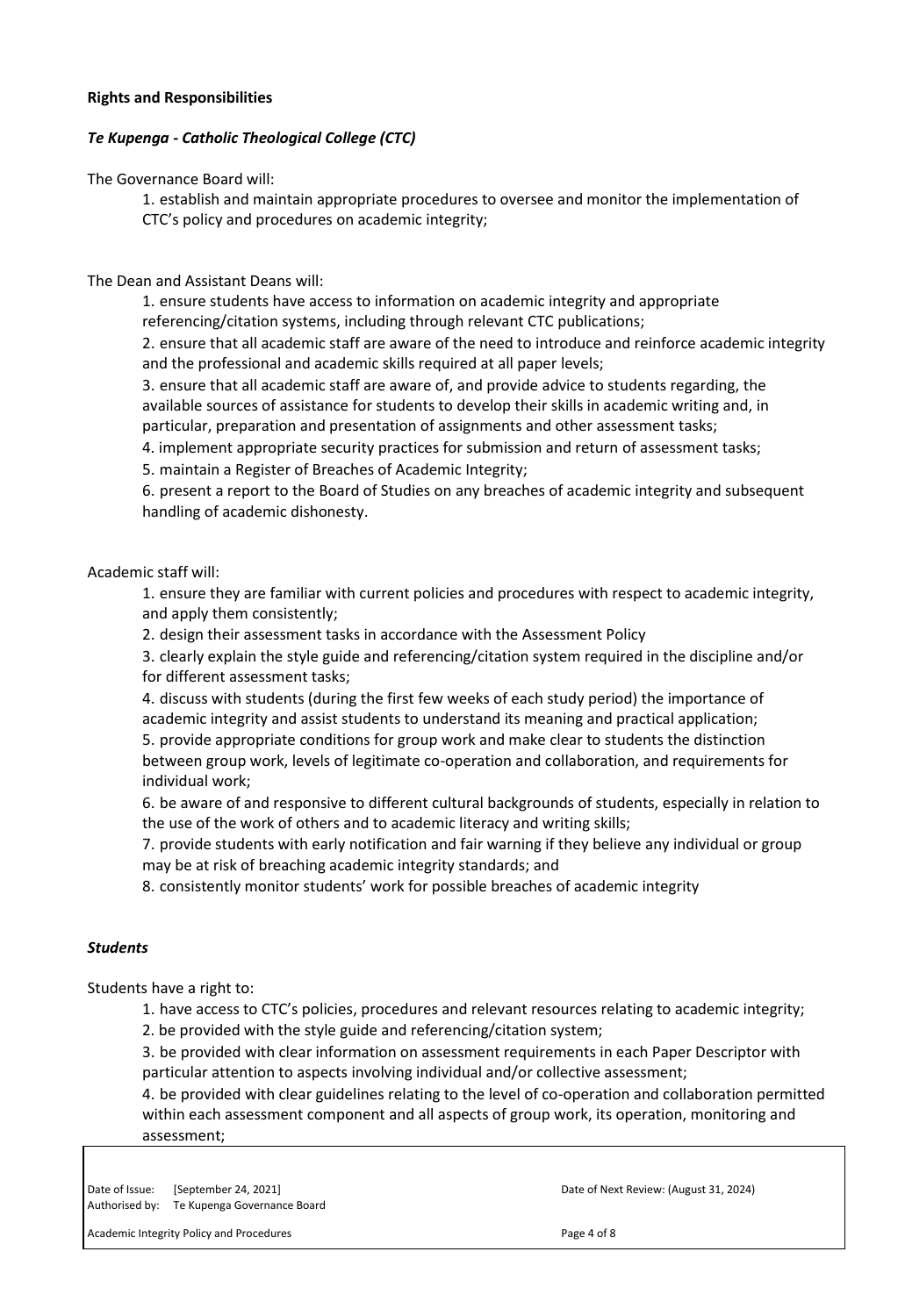5. expect consistent application of the academic framework, policies, procedures and practices across CTC;

6. receive early notification or fair warning where a member of staff believes a student or group of students may be at risk of breaching CTC's standards of academic integrity; and

7. participate in appropriate learning experiences offered to improve their academic literacy and competency.

Students have a responsibility to:

1. become familiar with CTC's regulations, paper rules and associated written procedures, which ensure academic integrity;

2. seek clarification, if necessary, to ensure they clearly understand assessment conditions and requirements, and appropriate writing, referencing and assessment practice in their paper(s); 3. submit only work which is their own, or which properly acknowledges the thoughts, ideas, findings and/or work of others; for example:

a. using the referencing system described in the Paper Descriptor clearly stating the source of any material on which they have based their work;

b. acknowledge the people whose thoughts, ideas, experimental works, conclusions, drawings, designs, data, computer programs or other creative work they have extracted, developed, summarised or rephrased;

c. avoid excessive copying of passages or works of another author, even where the source is acknowledged;

4. seek assistance from appropriate sources to remedy any identified gaps in their academic skills;

5. ensure academic integrity is maintained when sharing work with others;

6. retain materials which would demonstrate evidence of their authorship of assessable work (e.g. record of library borrowings, addresses of internet sites accessed, notes compiled, drafts of an assessment task); and

7. complete assessment cover sheets or online declarations for all non-examination assessment tasks; this includes certification that the work is the student's own and that all cited works have been acknowledged and referenced.

# **Professional Development of Staff**

Professional development programs will assist staff in promoting academic integrity and dealing with any instances of breaches of the Academic Integrity Policy and Procedures. In particular, staff will be supported in pursuit of best practice in the setting of assignments in such a way that plagiarism becomes more difficult to commit.

CTC will advise staff in the use of software to assist with plagiarism detection.

# **Procedures**

#### *Breaches of Academic Integrity Guidelines*

Cases of alleged breach of academic integrity will be dealt with by procedures which ensure:

1. equity;

- 2. consistency;
- 3. procedural fairness;
- 4. timely resolution of the case; and
- 5. achievement of appropriate and effective outcomes.

Date of Issue: [September 24, 2021] Date of Next Review: (August 31, 2024) Authorised by: Te Kupenga Governance Board

Academic Integrity Policy and Procedures **Page 5 of 8** Page 5 of 8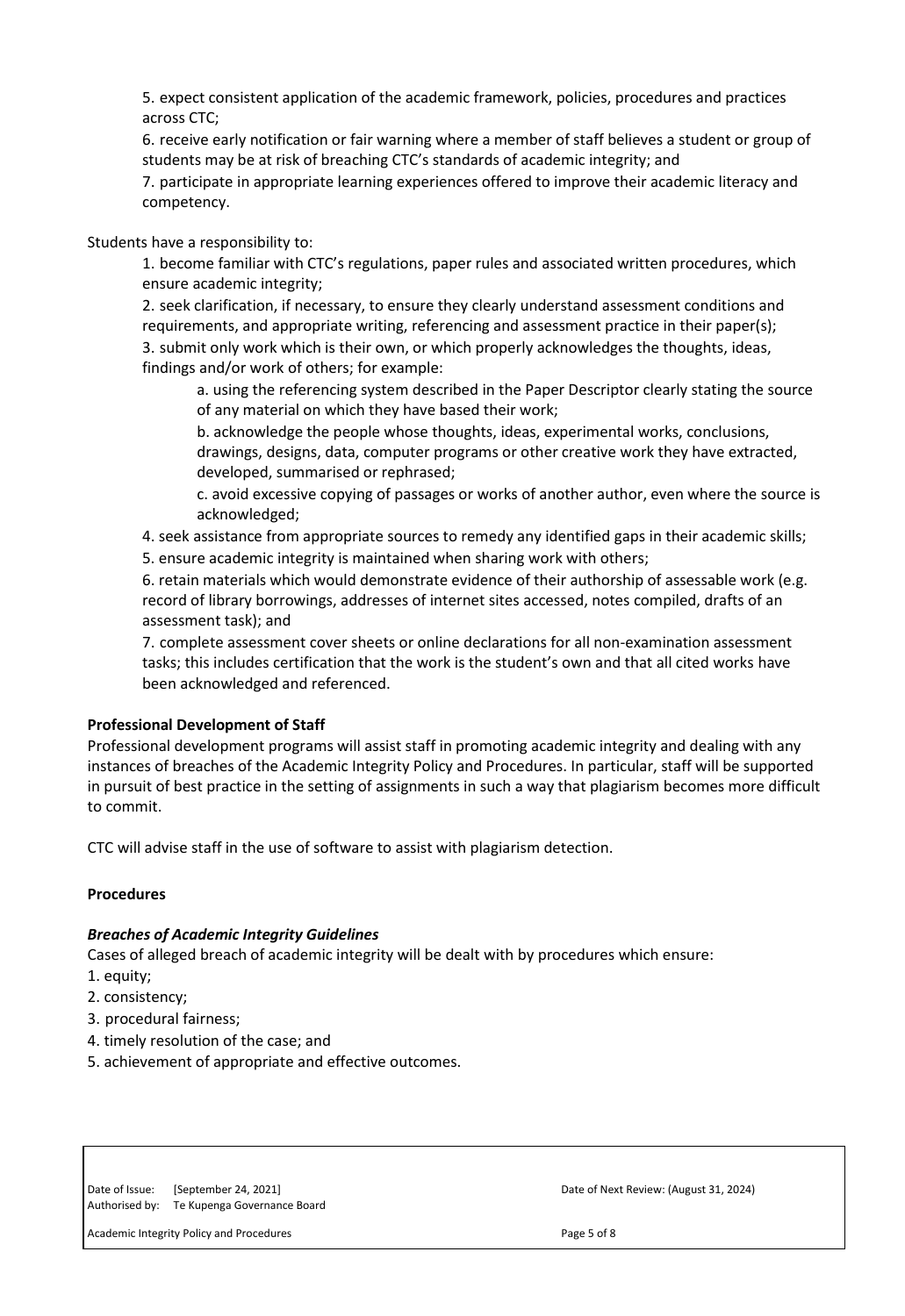The following procedures deal with breaches of academic integrity and will be reviewed regularly and published on CTC's website. On submission of assignments for marking students are required to sign the declaration of academic honesty on their assignment cover sheets. This indicates students are aware of, and have followed the principles outlined in, CTC's Academic Integrity Policy. CTC may use text matching software or other tools to assist in identifying breaches of academic integrity.

# *Process to Review Allegations of Breaches of Academic Integrity*

#### *1. Initial Concern raised*

Where a lecturer or tutor detects or becomes aware of a possible breach in academic honesty the following actions will be taken:

a. They should ask the Programme Coordinator to review the student's personal file and the CTC Register of Breaches of Academic Integrity, to see if there are any previous concerns, warnings or breaches.

#### *2. Minor Breach without history*

a. Where the student's personal file and/or the CTC Register of Breaches of Academic Integrity contains no evidence of prior breaches of academic integrity and the current breach is a minor breach, the Lecturer should arrange a discussion with the student, preferably in person.

*b.* Where, after discussion, it is clear that no breach was committed, no further action should be taken.

c. Where it is clear that a minor breach occurred, but without dishonesty, the lecturer/tutor will counsel the student by explaining referencing guidelines and provide a copy of the Academic Integrity Policy and a copy of CTC's Academic rubrics and referencing skills. The lecturer may then:

i. adjust the student's mark in the relevant assessment task to take account only of work which is in line with principles of academic integrity; or

ii. require resubmission of the piece of work; and

iii. issue a written warning about the consequences of breaching CTC's policy on assessment and academic honesty. The letter should include advice that any further possible occurrences of academic dishonesty will take into consideration any previous warning that has been issued. A copy of any warning letter should be:

- signed and dated by both the student and the Lecturer;
- retained by both the student and the Lecturer;
- forwarded by the Lecturer to the Coordinator, who notifies the Dean and records it on the student's file and the CTC Register of Breaches of Academic Integrity.

# *3. Investigation of a significant or repeated breach*

a. If the Lecturer or tutor has sufficient evidence to conclude that:

i. there is at least one previous record related to a previous academic dishonesty occurrence; or

ii. the current academic dishonesty occurrence is not a minor breach.

they will provide a report to the Dean, including the paper or work submitted by the student for assessment and appropriate evidence of the basis on which the allegation is based, such as:

Date of Issue: [September 24, 2021] Date of Next Review: (August 31, 2024) Authorised by: Te Kupenga Governance Board

Academic Integrity Policy and Procedures **Page 6 of 8** Academic Integrity Policy and Procedures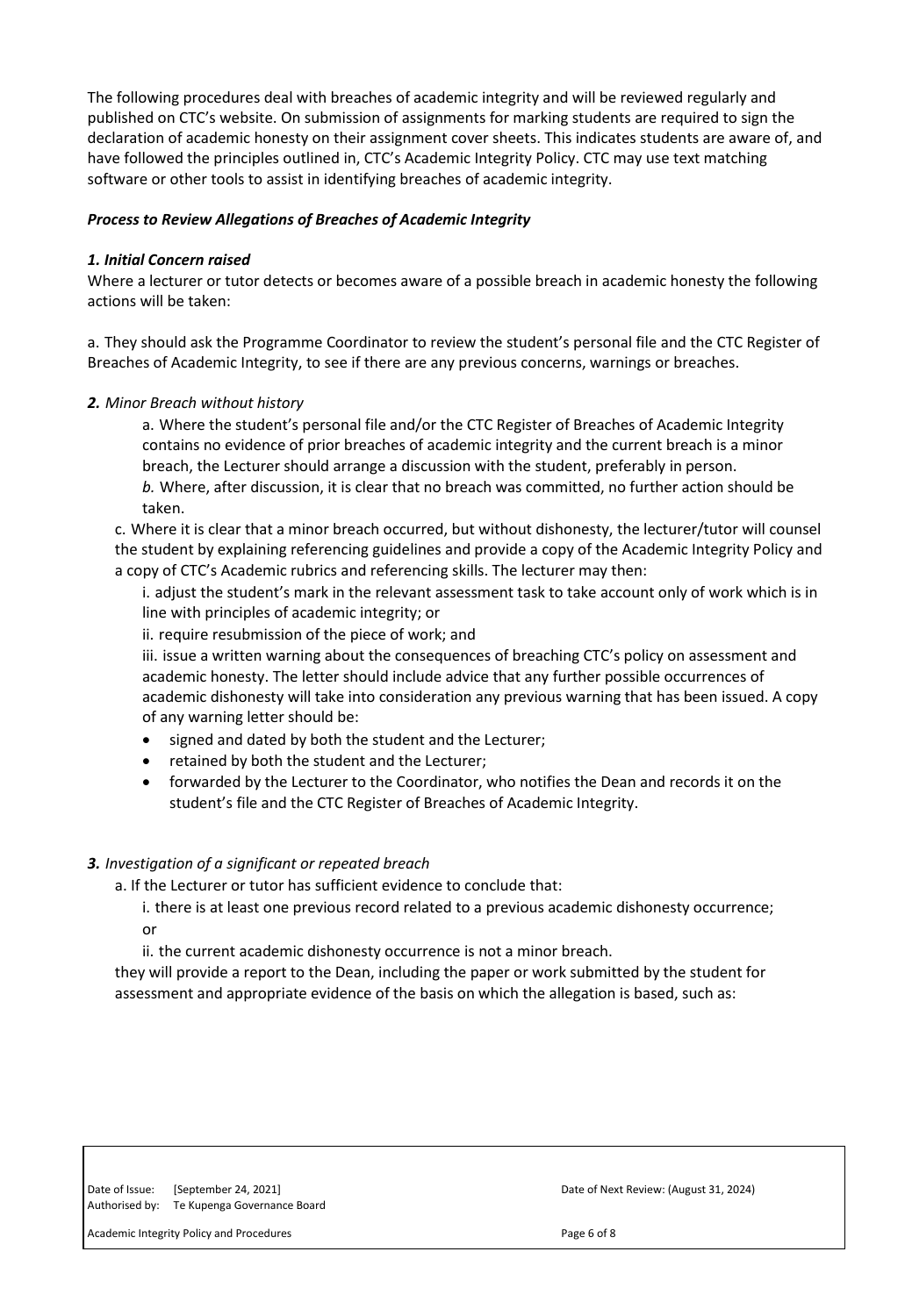i. reference to and preferably copies of other resources which are considered to have been plagiarised (a printout from any internet site is appropriate, in case that site is subsequently changed);

ii. evidence of collusion or recycling;

iii. evidence from text matching software or other detection tools;

iv. any explanations and/or admissions that the student may make with respect to the relevant behaviour;

v. information about any other written warnings related to possible previous occurrences of academic dishonesty found on the student's personal file or the central repository of breaches of academic honesty.

b. The Dean will review the material provided within 10 working days of receiving the allegation and consult with the Assistant Dean.

c. After due consultation, if the Dean considers the evidence does not support the allegation of a serious or repeated breach, they may either dismiss the allegation or refer to the process for a minor breach without history (above).

d. After due consultation, if the Dean considers that the allegation has substance, they will notify the student in writing of the nature of the allegation/s, providing them with a copy of the Academic Integrity Policy, these Procedures and an opportunity to submit a written response. Unless otherwise specified, the student's response should be lodged within 20 working days of notification of the alleged breach. e. The Dean may also request the student to attend an interview or provide the student with the opportunity to request an interview to discuss the allegation.

f. The Dean will make a decision on the matter within 20 working days from the receipt of a response from the student, or from the due date for a response, if no response is received.

# *2. Possible Actions After Investigation*

*a. Factors taken into account in determining action* 

The following factors will be taken into account in determining the gravity of an act of academic misconduct and determining action to be taken and/or penalty to be imposed:

i. the nature of the academic dishonesty;

ii. the extent of the academic dishonesty;

iii. the experience of the student;

iv. any explanations and mitigating circumstances provided by the student;

v. any previous record of academic dishonesty; and

vi. whether the breach is a minor breach of the Academic Integrity Policy, where the breach has minimal effect on the overall result for that assessment task, and where it is not indicative of a broader pattern of behaviour, and so it does not provide the student with a significant unfair advantage.

*b. Actions which may be taken* 

Following investigation of the allegation, and in consultation with the Lecturer and Coordinator, the Dean may take one or more of the following actions:

i. dismiss the case with no further action;

ii. counsel the student by explaining referencing guidelines, and provide a copy of the Academic Integrity Policy and a copy of CTC's Academic rubrics and referencing skills; iii. issue the student a written warning, to be put on the student's file;

Date of Issue: [September 24, 2021] Date of Next Review: (August 31, 2024) Authorised by: Te Kupenga Governance Board

Academic Integrity Policy and Procedures **Page 7 of 8** and 2008 and 2008 and 2008 and 2008 and 2008 and 2008 and 2008 and 2008 and 2008 and 2008 and 2008 and 2008 and 2008 and 2008 and 2008 and 2008 and 2008 and 2008 and 2